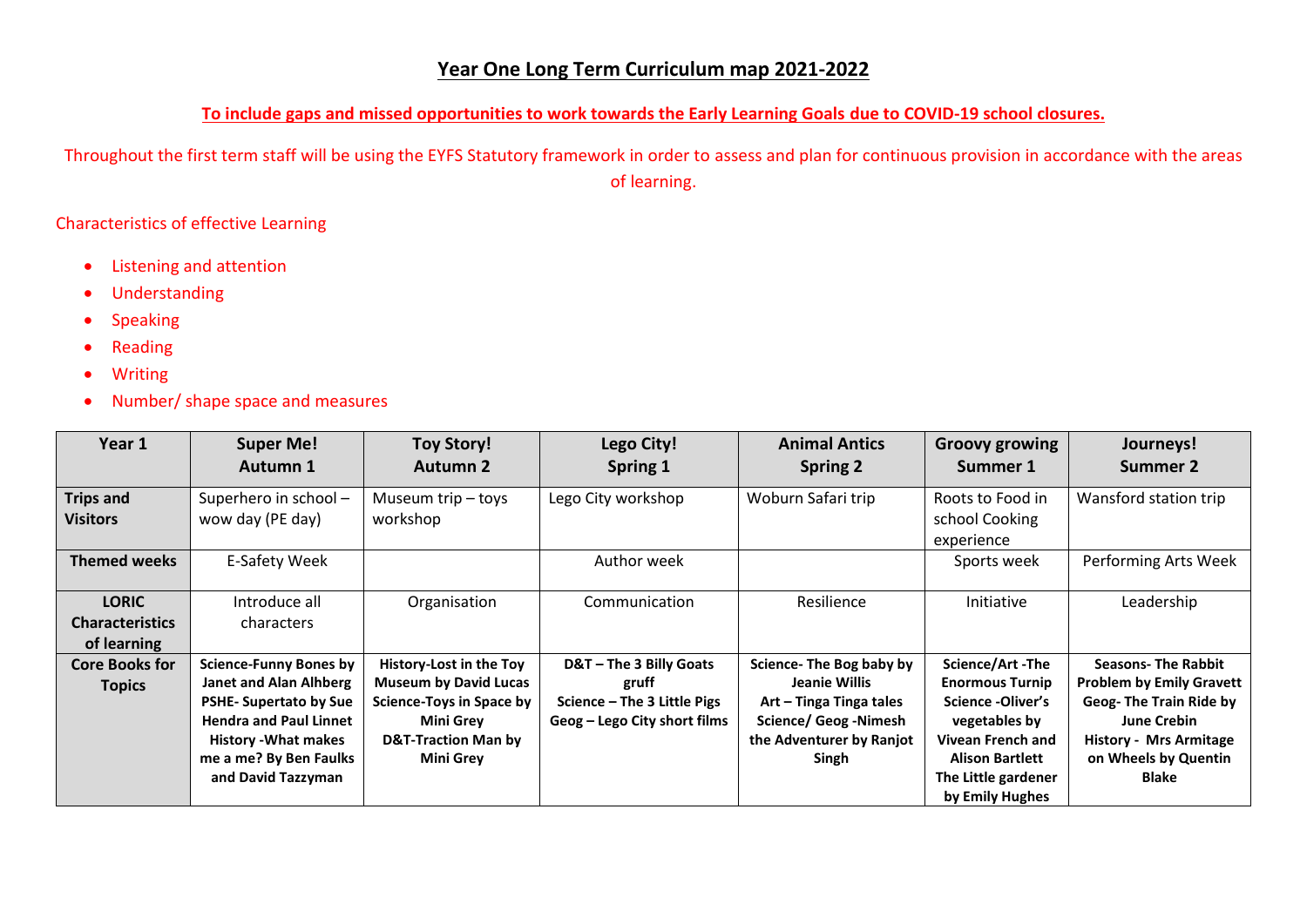| <b>Core Poems to</b><br>recite and<br>perform<br>Literacy/<br>The Write Stuff | Two Feet by Julia<br><b>Donaldson and Nick</b><br><b>Sharrat</b><br><b>RWI poetry - Brother</b><br>1.1<br><b>Character profile-Little</b><br><b>Red Riding Hood</b> | 'Teddy bear, Teddy Bear<br>turn around'<br>RWI poetry - If I were a<br>hawk' 1.2<br><b>Poetry - Firework Night</b><br>Non Fiction - Toys from | What do you do on a<br>Nature walk by Kate<br><b>Williams</b><br>RWI poetry - Granny,<br>granny comb your hair 1.3<br>Narrative-Last stop on<br><b>Market Street</b> | All Change by Julia<br><b>Donaldson and Nick</b><br><b>Sharrat</b><br>RWI Poetry - I've got a<br>cold 1.4<br><b>Fiction- Wombat goes</b><br>Walkaboat | How does your<br>garden grow by<br>Julia Donaldson<br>RWI poetry - The<br>monster under the<br>bed $1/5$<br>Fiction -Jack and<br>the Beanstalk | <b>Biking by Judith Nicholls</b><br><b>RWI Poetry - The Sound</b><br>of music 1.6<br><b>Fiction- The Train Ride</b><br>Non Fiction - Biography |
|-------------------------------------------------------------------------------|---------------------------------------------------------------------------------------------------------------------------------------------------------------------|-----------------------------------------------------------------------------------------------------------------------------------------------|----------------------------------------------------------------------------------------------------------------------------------------------------------------------|-------------------------------------------------------------------------------------------------------------------------------------------------------|------------------------------------------------------------------------------------------------------------------------------------------------|------------------------------------------------------------------------------------------------------------------------------------------------|
| <b>Texts</b>                                                                  | <b>Narrative-Handa's</b>                                                                                                                                            | the past                                                                                                                                      | Non fiction chronological                                                                                                                                            | Non Fiction- On Safari,                                                                                                                               | Non Fiction - How                                                                                                                              | <b>Amelia Earhart</b>                                                                                                                          |
|                                                                               | <b>Surprise</b>                                                                                                                                                     |                                                                                                                                               | report-Recount Trip to the                                                                                                                                           | Travel journal -                                                                                                                                      | to grow a                                                                                                                                      |                                                                                                                                                |
|                                                                               |                                                                                                                                                                     |                                                                                                                                               | Park                                                                                                                                                                 |                                                                                                                                                       | beanstalk.                                                                                                                                     |                                                                                                                                                |
| <b>Science</b>                                                                | <b>Animals including</b>                                                                                                                                            | <b>Materials</b>                                                                                                                              | <b>Materials</b>                                                                                                                                                     | <b>Animals including humans</b>                                                                                                                       | <b>Plants</b>                                                                                                                                  | <b>Nature</b>                                                                                                                                  |
|                                                                               | <b>Humans</b>                                                                                                                                                       | What are objects made                                                                                                                         | Why are objects made out                                                                                                                                             | What makes some                                                                                                                                       | What plants can                                                                                                                                | Weather<br>Seasonal                                                                                                                            |
|                                                                               | What can your body<br>do?                                                                                                                                           | from?<br>Identify and name                                                                                                                    | of different materials?<br>Describe simple physical                                                                                                                  | animals the same?<br>Looking at common                                                                                                                | grow in our local<br>area?                                                                                                                     | How do we record the                                                                                                                           |
|                                                                               | Naming parts of the                                                                                                                                                 | everyday materials.                                                                                                                           | properties. Compare and                                                                                                                                              | features of animals.                                                                                                                                  | Identifying and                                                                                                                                | weather?                                                                                                                                       |
|                                                                               | body and joints.                                                                                                                                                    |                                                                                                                                               | grouping materials.                                                                                                                                                  | Understanding common                                                                                                                                  | naming wild and                                                                                                                                | Identify basic weather                                                                                                                         |
|                                                                               | Understanding the                                                                                                                                                   |                                                                                                                                               |                                                                                                                                                                      | animal groups eg.                                                                                                                                     | common plants.                                                                                                                                 | patterns.                                                                                                                                      |
|                                                                               | senses and how they are                                                                                                                                             |                                                                                                                                               |                                                                                                                                                                      | Mammals.                                                                                                                                              | Know the structure                                                                                                                             |                                                                                                                                                |
|                                                                               | used.                                                                                                                                                               |                                                                                                                                               |                                                                                                                                                                      | Understanding omnivore,                                                                                                                               | of a plant.                                                                                                                                    |                                                                                                                                                |
|                                                                               | <b>Children in Reception should:</b>                                                                                                                                |                                                                                                                                               |                                                                                                                                                                      | herbivore, carnivore.                                                                                                                                 | Comparing                                                                                                                                      |                                                                                                                                                |
|                                                                               | Describe what they see, feel<br>and hear when outside.                                                                                                              |                                                                                                                                               |                                                                                                                                                                      |                                                                                                                                                       | differences                                                                                                                                    |                                                                                                                                                |
|                                                                               | ELG - PSED - Managing Self -                                                                                                                                        |                                                                                                                                               |                                                                                                                                                                      |                                                                                                                                                       | between plants.                                                                                                                                |                                                                                                                                                |
|                                                                               | <b>Manage their own basic</b>                                                                                                                                       |                                                                                                                                               |                                                                                                                                                                      |                                                                                                                                                       | <b>Growing Beans</b>                                                                                                                           |                                                                                                                                                |
|                                                                               | hygiene and personal needs,<br>including dressing, going to                                                                                                         |                                                                                                                                               |                                                                                                                                                                      |                                                                                                                                                       | from seed.                                                                                                                                     |                                                                                                                                                |
|                                                                               | the toilet and understanding                                                                                                                                        |                                                                                                                                               |                                                                                                                                                                      |                                                                                                                                                       | (Comparing                                                                                                                                     |                                                                                                                                                |
|                                                                               | the importance of healthy                                                                                                                                           |                                                                                                                                               |                                                                                                                                                                      |                                                                                                                                                       | fruit/seed, leaf                                                                                                                               |                                                                                                                                                |
|                                                                               | food choices.<br><b>ELG - UTW - The Natural</b>                                                                                                                     |                                                                                                                                               |                                                                                                                                                                      |                                                                                                                                                       | shapes)<br>Growing food to                                                                                                                     |                                                                                                                                                |
|                                                                               | <b>World - Explore the natural</b>                                                                                                                                  |                                                                                                                                               |                                                                                                                                                                      |                                                                                                                                                       | eat for                                                                                                                                        |                                                                                                                                                |
|                                                                               | world around them, making                                                                                                                                           |                                                                                                                                               |                                                                                                                                                                      |                                                                                                                                                       | sustainability                                                                                                                                 |                                                                                                                                                |
|                                                                               | observations and drawing<br>pictures of animals and plants                                                                                                          |                                                                                                                                               |                                                                                                                                                                      |                                                                                                                                                       | Eco-Compost bins                                                                                                                               |                                                                                                                                                |
| <b>Continual</b>                                                              |                                                                                                                                                                     |                                                                                                                                               | Seasonal changes - Park visits, seasonal diary, Weather patterns, length of day and night                                                                            |                                                                                                                                                       |                                                                                                                                                |                                                                                                                                                |
| <b>Science</b>                                                                |                                                                                                                                                                     |                                                                                                                                               | Core Book - Tree by Tricia Pegaty                                                                                                                                    |                                                                                                                                                       |                                                                                                                                                |                                                                                                                                                |
|                                                                               | Investigations and experiments. Comparing and observing, What would happen if?                                                                                      |                                                                                                                                               |                                                                                                                                                                      |                                                                                                                                                       |                                                                                                                                                |                                                                                                                                                |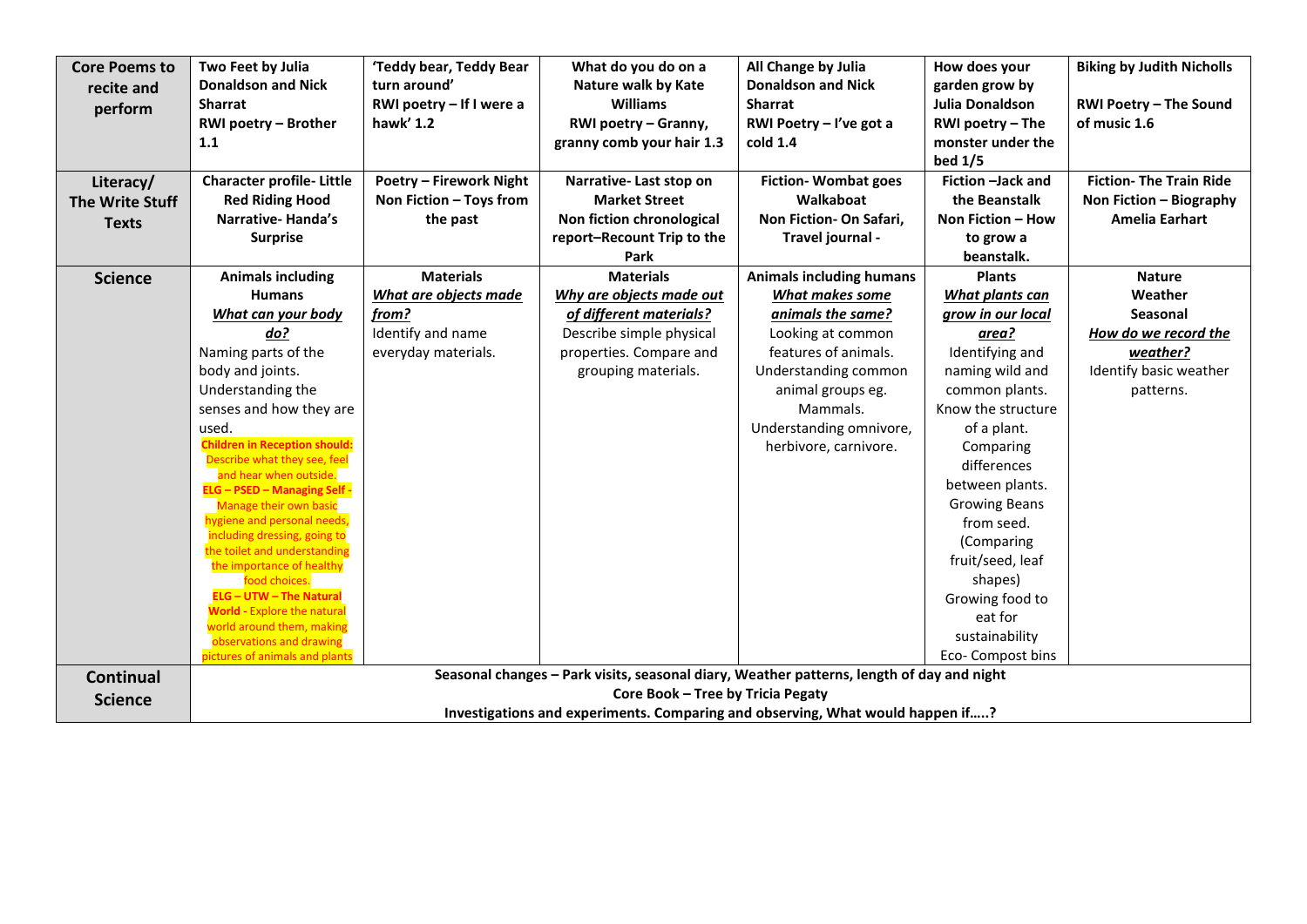| <b>History</b> | What was my life like<br>when I was a baby?<br>Where do I live? /<br>Where are my family<br>from?<br>Personal history in living<br>memory - simple family<br>tree<br>How have I changed?<br>What can I do now?<br><b>Children in Reception should:</b><br>Comment on images of<br>familiar situations in the past.<br><b>ELG</b> - Understanding the<br><b>World-Past and Present-</b><br>Talk about the lives of the<br>people around them and their<br>roles in society | <b>How have toys changed</b><br>over the years?<br>What toys did our Great<br>Grandparents play with?<br>Exploring toys from the<br>past and new. Handling<br>artefacts. Understanding<br>a basic time line.<br><b>ELG</b> - Understanding the<br><b>World-Past and Present -</b><br>Know some similarities and<br>differences between things in<br>the past and now, drawing on<br>their experiences and what has<br>been read in class. |                                                                                                                                                                                                                                                                                                                                                                                                                                                                                                                                                                                                                                           |                                                                                                                                                                                                                                                                                                                                                             |                                                                                                                                                                                                                                                                                                                                                                                                                                      | How did people used to<br>travel?<br>Exploring vehicles from<br>long ago and comparing<br>them to vehicles today.<br>The Wright Brothers,<br>Amelia Earhart, Henry<br>Ford |
|----------------|---------------------------------------------------------------------------------------------------------------------------------------------------------------------------------------------------------------------------------------------------------------------------------------------------------------------------------------------------------------------------------------------------------------------------------------------------------------------------|-------------------------------------------------------------------------------------------------------------------------------------------------------------------------------------------------------------------------------------------------------------------------------------------------------------------------------------------------------------------------------------------------------------------------------------------|-------------------------------------------------------------------------------------------------------------------------------------------------------------------------------------------------------------------------------------------------------------------------------------------------------------------------------------------------------------------------------------------------------------------------------------------------------------------------------------------------------------------------------------------------------------------------------------------------------------------------------------------|-------------------------------------------------------------------------------------------------------------------------------------------------------------------------------------------------------------------------------------------------------------------------------------------------------------------------------------------------------------|--------------------------------------------------------------------------------------------------------------------------------------------------------------------------------------------------------------------------------------------------------------------------------------------------------------------------------------------------------------------------------------------------------------------------------------|----------------------------------------------------------------------------------------------------------------------------------------------------------------------------|
| Geography      | Where do I live><br>Where are my family from?                                                                                                                                                                                                                                                                                                                                                                                                                             |                                                                                                                                                                                                                                                                                                                                                                                                                                           | What do I know about my<br>local area?<br>Looking at their home and<br>the school. Simple mapping.<br>Simple mapping of our<br>school street, Local area<br>study PE1 geographical<br>Naming human and physical<br>features in the local area.<br>Eco- Rubbish and recycling<br><b>Children in Reception should</b><br>(Understanding the World - The<br><b>Natural World): Draw information</b><br>from a simple map.<br>ELG - Understanding the World -<br><b>People, Cultures and Communities</b><br>- Describe their immediate<br>environment using knowledge from<br>observation, discussion, stories,<br>non-fiction texts and maps | What do I know about the<br><u> UК?</u><br>Naming 4 countries,<br>surrounding seas and<br>capital cities . Looking at<br>similarities and<br>differences.<br>Begin to look at different<br>features found in the UK.<br>features eg, mountain,<br>river, lake, cliff, field,<br>woods<br>Using aerial photographs<br>and field trip to look at<br>features. | <b>What key features</b><br>can I see using<br>maps and photos?<br>Revisit features of<br>the UK.<br>mountain, river,<br>lake, cliff, field,<br>woods, coast<br>Using aerial<br>photographs to<br>look at features.<br>Eco- National parks.<br>Why do we have<br>them?<br><b>Compare FEATURES</b><br>where we live to<br>other areas in the<br>UK.<br>local area to<br>another place.<br>Produce<br>imaginative maps<br>using a key. |                                                                                                                                                                            |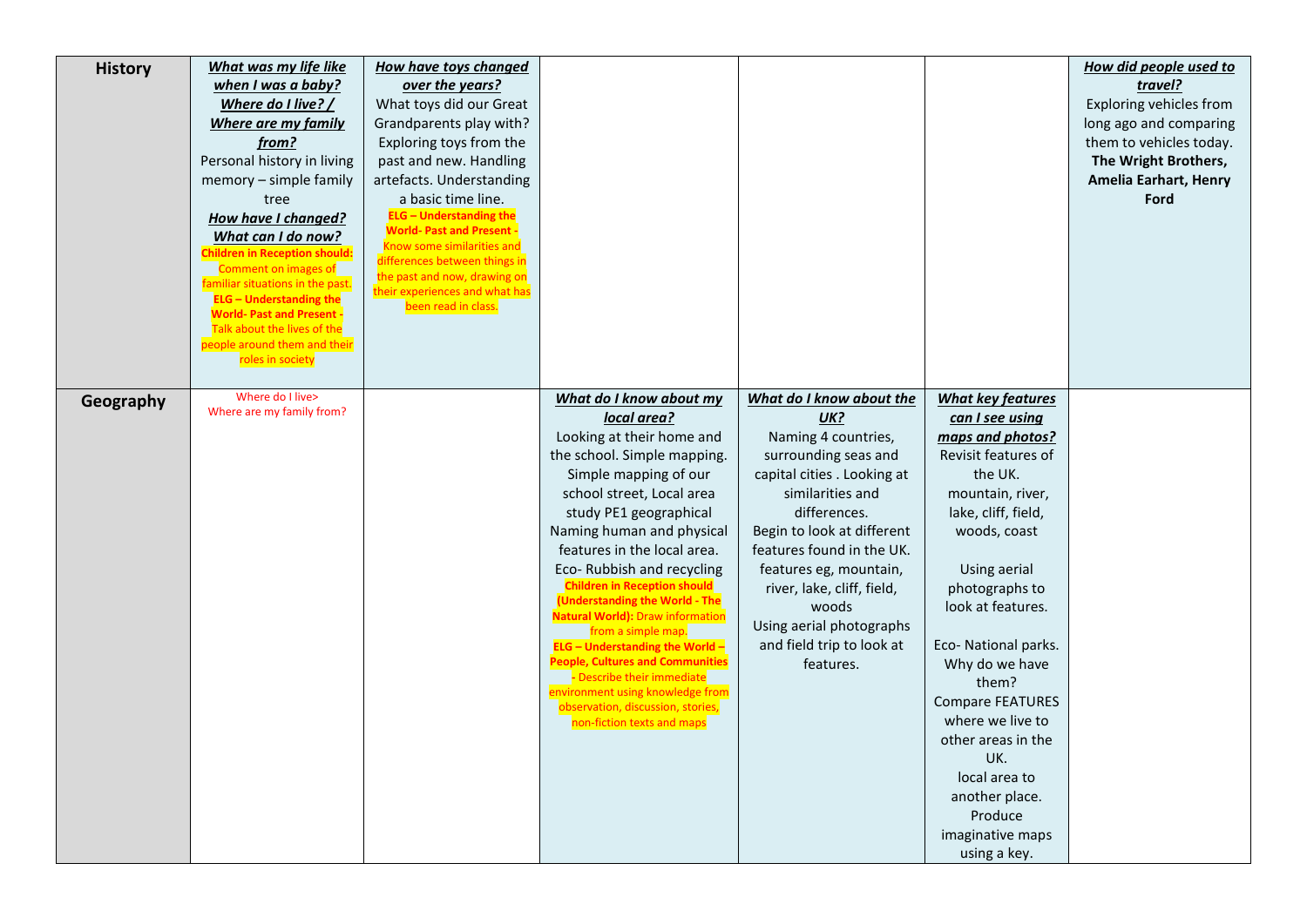| Art                                    | What must all portraits<br>have?<br><b>Creating Self portraits</b><br>using different media.<br>(Select from - Andy<br>Warhol/ Vincent Van<br>Gogh/Amedeo<br>Modigliani/ Frieda<br>Kahlo)<br><b>Children in Reception should:</b><br><b>Explore, use and refine a</b><br>variety of artistic effects to<br>express their ideas and<br>feelings.<br><b>ELG</b> - Expressive Arts and |                                                                                                                                                                                                                                                                                                                                                                                                                                                                                                                                                                                                       |                                                                                                                                                                                                                                                                                                                                                                                                                                                                                                                                                                                            | How can we use lines to<br>make patterns?<br>Exploring patterns and<br>textures with reference to<br>Tinga tinga Art.<br>(Edward Tinga, Henry<br>Moore and Marianne<br>North)<br>Colin Self - peacock (alive)<br>Animal relief clay<br>Painting, sketching. | Can we only make art<br>on paper?<br>Food (still life)<br>Using a range of<br>materials to<br>develop lines and<br>shapes when<br>drawing Food.<br>Paul Cezanne still<br>life<br>Frida Kahlo water<br>melon |                                                                                                                                                                                                                                                                                                                                |
|----------------------------------------|-------------------------------------------------------------------------------------------------------------------------------------------------------------------------------------------------------------------------------------------------------------------------------------------------------------------------------------------------------------------------------------|-------------------------------------------------------------------------------------------------------------------------------------------------------------------------------------------------------------------------------------------------------------------------------------------------------------------------------------------------------------------------------------------------------------------------------------------------------------------------------------------------------------------------------------------------------------------------------------------------------|--------------------------------------------------------------------------------------------------------------------------------------------------------------------------------------------------------------------------------------------------------------------------------------------------------------------------------------------------------------------------------------------------------------------------------------------------------------------------------------------------------------------------------------------------------------------------------------------|-------------------------------------------------------------------------------------------------------------------------------------------------------------------------------------------------------------------------------------------------------------|-------------------------------------------------------------------------------------------------------------------------------------------------------------------------------------------------------------|--------------------------------------------------------------------------------------------------------------------------------------------------------------------------------------------------------------------------------------------------------------------------------------------------------------------------------|
|                                        | design - Creating with<br><b>Materials - Safely use and</b><br>explore a variety of materials,<br>tools and techniques,<br>experimenting with colour,<br>design, texture, form and<br>function                                                                                                                                                                                      |                                                                                                                                                                                                                                                                                                                                                                                                                                                                                                                                                                                                       |                                                                                                                                                                                                                                                                                                                                                                                                                                                                                                                                                                                            |                                                                                                                                                                                                                                                             | Clay relief, texture<br>and leaf print                                                                                                                                                                      |                                                                                                                                                                                                                                                                                                                                |
| <b>Design and</b><br><b>Technology</b> | Cooking-<br>1. Pizza faces -<br>cutting/bridge<br>technique, kneading and<br>shaping.<br>2. Butternut squash<br>scones: baking.                                                                                                                                                                                                                                                     | Joining materials in<br>different ways -<br>Can you design and<br>create a toy with a<br>moving part?<br>Discuss what toy the<br>children could make?<br>Who will it be for? What<br>it will be made out of?<br>Show children pictures<br>of a selection of toys. For<br>example, pop up toys,<br>puppets on strings etc.<br>Children to choose what<br>they would like to make.<br>Draw their design and<br>label parts.<br><b>Children in reception should:</b><br><b>Explore a range of materials</b><br>safely in order to create a<br>product of their own choice<br>and explaining the process. | <b>Stable structures-</b><br>Can you construct a stable<br>structure and test if it can<br>hold a weight?<br>Exploring materials and how<br>to construct something<br>thinking of strengths and<br>weaknesses (strong/weak).<br>Links to the Three Billy<br>Goats gruff story. Children<br>to explore a range of<br>materials and properties<br>that would make a good<br>bridge. Show children<br>pictures of bridges in<br>Peterborough and around<br>the world e.g town bridge,<br>crescent bridge, severn<br>bridge etc.<br>Children to construct stable<br>structures to make bridges |                                                                                                                                                                                                                                                             | Cooking - Filo<br><b>Spring Rolls</b>                                                                                                                                                                       | Mechanisms-<br>Can you plan and build a<br>vehicle with an axle?<br>Explore new and old<br>vehicles in photographs<br>and real life. Discuss as a<br>class. Look at the<br>different features of the<br>vehicles. E.g windows etc.<br>Overall, children to make<br>a vehicle with<br>construction kits and<br>other materials. |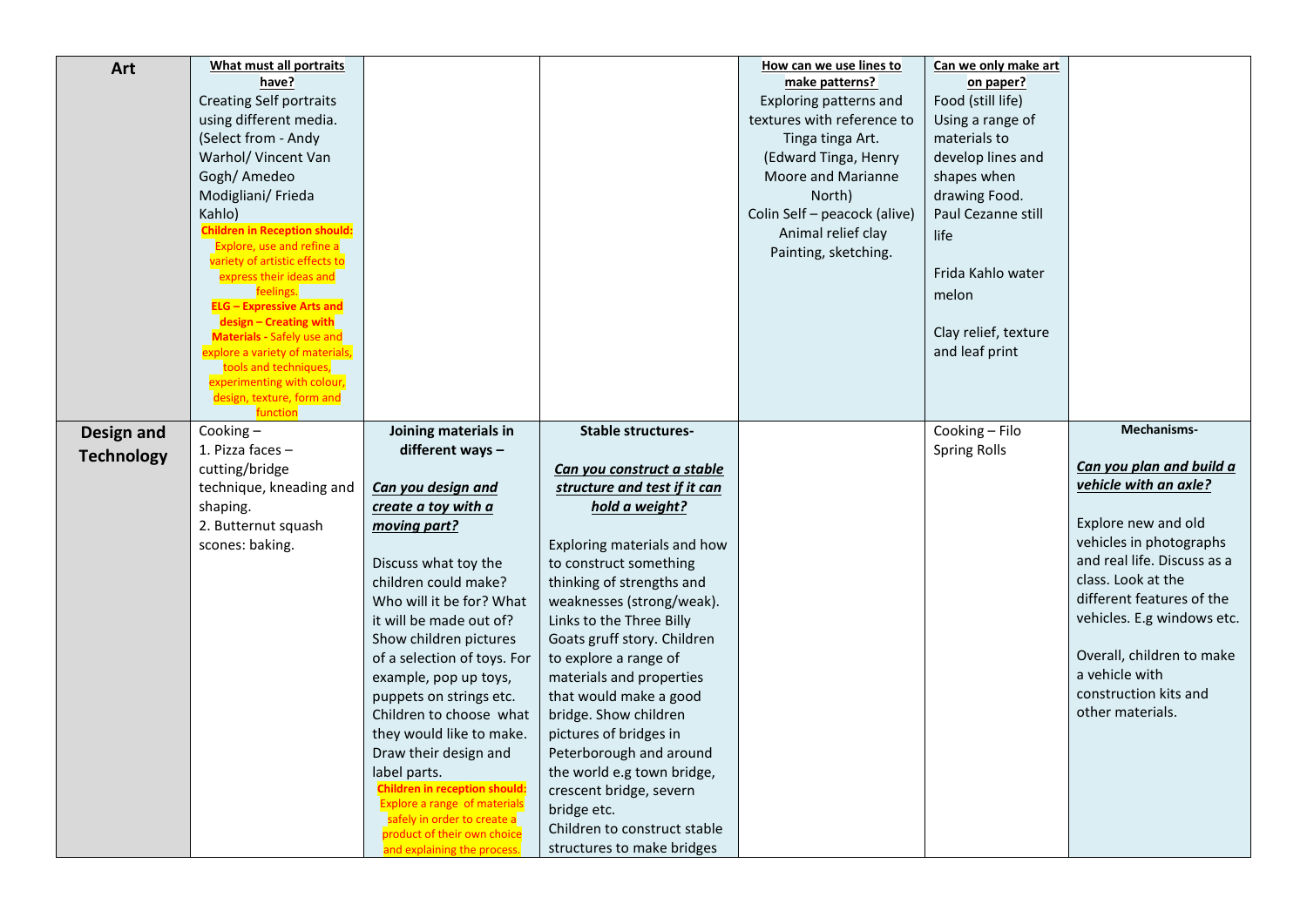|                  |                                                                                                                                                                                                                                                                                                                                                                                                                                                                                                                                                                                                                                                                                                                                                          | <b>ELG</b> - Expressive Arts and<br>design - Creating with<br>materials- Safely use and<br>explore a variety of materials,<br>tools and techniques,<br>experimenting with colour,<br>design, texture, form and<br>function. They should also<br>share their creations,<br>explaining the process they<br>have used.                                                                                                                                                                                                                                             | using different materials<br>and test them.                                                                                                                                                                                 |                                                                                                                                                                                                                                   |                                                                                                                                                                                                                                  |                                                                                                                                                                                                                                                                                                                                                                                                                                                   |
|------------------|----------------------------------------------------------------------------------------------------------------------------------------------------------------------------------------------------------------------------------------------------------------------------------------------------------------------------------------------------------------------------------------------------------------------------------------------------------------------------------------------------------------------------------------------------------------------------------------------------------------------------------------------------------------------------------------------------------------------------------------------------------|-----------------------------------------------------------------------------------------------------------------------------------------------------------------------------------------------------------------------------------------------------------------------------------------------------------------------------------------------------------------------------------------------------------------------------------------------------------------------------------------------------------------------------------------------------------------|-----------------------------------------------------------------------------------------------------------------------------------------------------------------------------------------------------------------------------|-----------------------------------------------------------------------------------------------------------------------------------------------------------------------------------------------------------------------------------|----------------------------------------------------------------------------------------------------------------------------------------------------------------------------------------------------------------------------------|---------------------------------------------------------------------------------------------------------------------------------------------------------------------------------------------------------------------------------------------------------------------------------------------------------------------------------------------------------------------------------------------------------------------------------------------------|
| <b>Computing</b> | E-safety<br><b>Grouping and Sorting</b><br>objects, ideas using<br>purplemash program<br>2quiz<br><b>How many different</b><br>ways can you sort a set<br>of objects?                                                                                                                                                                                                                                                                                                                                                                                                                                                                                                                                                                                    | E-safety<br>Creating graphs,<br>pictograms using<br>purplemash 2Count and<br>2Connect.<br>What can a pictogram<br>show you?                                                                                                                                                                                                                                                                                                                                                                                                                                     | E-safety<br>Lego builders<br>To follow and create simple<br>instructions on the<br>computer. Using 2Quiz<br>Can you follow and create<br>instructions on a computer<br>program?                                             | E-safety<br>Maze explorers<br>To understand direction<br>keys. Know how to<br>create and debug<br>instructions (algorithm).<br>Can you debug a game on<br>the computer?                                                           | E-safety<br><b>Animated Stories</b><br>To introduce an e-<br>book to create a<br>story. Add<br>animation/ sound.<br>Purplemash<br>2create A Story<br>What's the<br>difference<br>between a<br>traditional book<br>and an e book? | E-safety<br>Coding<br>To understand what<br>coding is. Create a scene<br>and characters.<br>Purplemash 2code<br>Why do we use code?                                                                                                                                                                                                                                                                                                               |
| <b>RE</b>        | <b>Exploring Beliefs</b><br>Can you explain how a<br><b>Christian family</b><br>practices?<br>Family<br>Explore practice you would<br>expect to find in a Christian<br>family (e.g. going to Church,<br>reading the Bible, prayer,<br>grace before meals etc.)<br>Hindu and Muslim families<br><b>Harvest Festival</b><br><b>Children in Reception should:</b><br>Recognise people have<br>different beliefs and celebrate<br>special times in different ways.<br><b>ELG</b> - Understanding the<br><b>World - People, Culture,</b><br><b>Communities - Know some</b><br>similarities and differences<br>between different religious<br>and cultural communities in<br>this country, drawing on their<br>experiences and what has<br>been read in class. | <b>Exploring Beliefs</b><br>How are why do people<br>celebrate Christmas?<br>Celebrations<br>Focus on The Christmas<br>Story - Why is Christmas<br>important for Christians?<br>(link to Eid/Diwali)<br>Christingle<br>Service/Christmas Tree<br>festival - Church<br><b>ELG</b> - Understanding the<br><b>World - People, Culture and</b><br><b>Communities - Know some</b><br>similarities and differences<br>between different religious and<br>cultural communities in this<br>country, drawing on their<br>experiences and what has been<br>read in class. | <b>Special Times</b><br>What makes an event special?<br>Weddings in Islam, Hinduism<br>and Christianity<br>Raksha Bandhan in Hinduism<br>What might you do during<br>special times? How might<br>people behave, dress etc.? | <b>Special Places</b><br>What makes a place<br>special?<br>Explore special places for<br>Christians, Muslims and<br>Hindus - what makes them<br>special?<br>Special places for the children<br>Mosque visit<br>Hindu Temple Visit |                                                                                                                                                                                                                                  | <b>Special Stories</b><br>How do religions use special books in their daily<br>lives?<br><b>What might Christians use from Bible Stories?</b><br><b>Special Books</b><br>Christianity - The Bible<br>Islam - The Qur'an<br>Hindu Scriptures - Stories<br>How do they help them? What do they teach?<br><b>Bible Stories</b><br>Teacher's Choice - see Nick Butterworth books<br>e.g. The Fox's Tale, The Lost Sheep, The Ten Silver<br>coins etc. |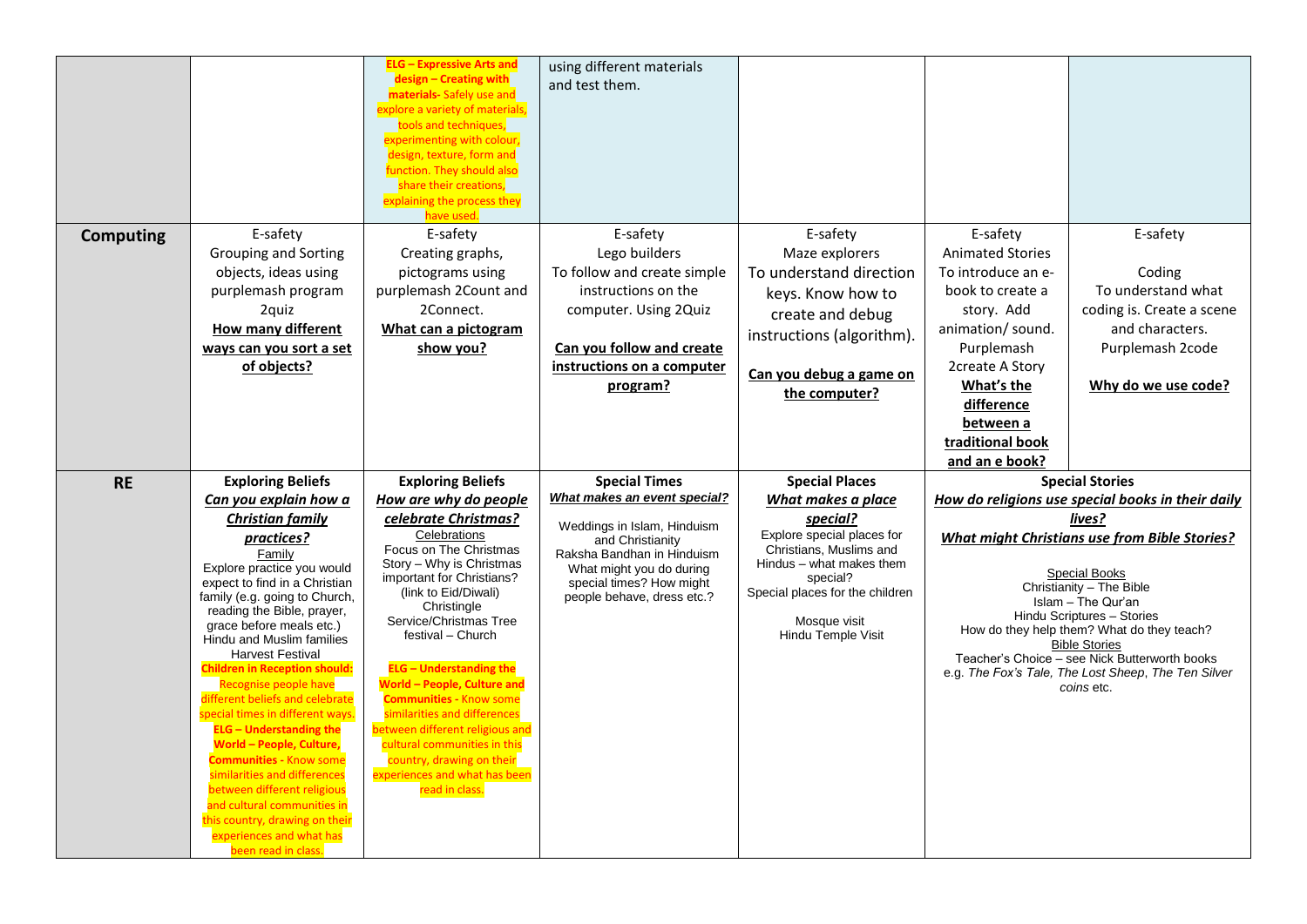| <b>PSHE</b>  | <b>Myself and My</b>                                                                                           | Citizenship                                                           | <b>Healthy and safer lifestyles</b>                                                                  | <b>Healthy and safer</b>        | <b>Healthy and Safer</b>         | Citizenship                                    |
|--------------|----------------------------------------------------------------------------------------------------------------|-----------------------------------------------------------------------|------------------------------------------------------------------------------------------------------|---------------------------------|----------------------------------|------------------------------------------------|
|              | Relationships.                                                                                                 | <b>Working together</b>                                               | Sex and relationships                                                                                | <b>Lifestyles</b>               | <b>Lifestyles</b>                | <b>Diversity and</b>                           |
|              | <b>Beginning and</b>                                                                                           | Building self esteem/                                                 | <b>Education</b>                                                                                     | <b>Managing Safety and Risk</b> | <b>Healthy Lifestyles</b>        | <b>Communities</b>                             |
|              | <b>Belonging</b>                                                                                               | Respectful relationships                                              | Can you explain how your                                                                             | Can you list some               | <b>What choices can</b>          | <b>STRONG</b> links to Spiritual               |
|              | How can we feel safe?                                                                                          | and valuing diversity /                                               | body works?                                                                                          | dangerous situations and        | you make to be                   | Moral Social and Cultural                      |
|              | Class and school rules /                                                                                       | caring friendships.                                                   | How can you keep your                                                                                | solutions for staying safe?     | healthy?                         | Development and British                        |
|              | Establishing Safety Circle                                                                                     | (Ensure using new 2021                                                | body clean?                                                                                          | Identifying risky situations    | Healthy diet and                 | Values                                         |
|              | / Strategies for coping                                                                                        | <b>Unit from OneDrive)</b>                                            | Naming body parts /                                                                                  | (crossing the road /            | exercise                         | Are we all the same?                           |
|              | with new situations.                                                                                           | How are we special?                                                   | understanding some of                                                                                | stranger danger / fire /        |                                  | Recognising and                                |
|              | <b>Children in Reception should:</b><br>Identify and moderate their                                            | How can I be a good                                                   | the body functions /                                                                                 | drowning) / Knowing how         |                                  | celebrating similarities                       |
|              | own feelings socially and                                                                                      | friend?                                                               | Understand basic hygiene                                                                             | to ask for help in an           |                                  | and differences in our                         |
|              | emotionally.                                                                                                   | <b>ELG</b> - Personal, Social and                                     | routines.                                                                                            | emergency.                      |                                  | community / Equality and                       |
|              | <b>ELG - Personal, Social,</b>                                                                                 | <b>Emotional Development-Self-</b><br><b>Regulation - Shows some</b>  | In line with our school                                                                              |                                 |                                  | inclusion / Respecting and                     |
|              | <b>Emotional Dev- Managing Self</b><br>- Explain the reasons for rules,                                        | awareness of the listener by                                          | <b>Relationships Education</b>                                                                       |                                 |                                  | protecting the community                       |
|              | know right from wrong and try                                                                                  | making changes to language                                            | Policy Y1 will teach and use                                                                         |                                 |                                  | and environment                                |
|              | to behave accordingly.                                                                                         | and non-verbal features.                                              | the term <i>private parts</i> to                                                                     |                                 |                                  |                                                |
|              |                                                                                                                | <b>ELG</b> - Personal, Social,<br><b>Emotional Dev. Managing Self</b> | refer to vagina, vulva,                                                                              |                                 |                                  |                                                |
|              |                                                                                                                | - Be confident to try new                                             | penis, testicles, anus.                                                                              |                                 |                                  |                                                |
|              |                                                                                                                | activities and show                                                   |                                                                                                      |                                 |                                  |                                                |
|              |                                                                                                                | independence, resilience and<br>perseverance in the face of           |                                                                                                      |                                 |                                  |                                                |
|              |                                                                                                                | challenge.                                                            |                                                                                                      |                                 |                                  |                                                |
|              |                                                                                                                |                                                                       |                                                                                                      |                                 |                                  |                                                |
| <b>Music</b> | Charanga Hey you                                                                                               |                                                                       | <b>Charanga In the Groove</b>                                                                        |                                 | <b>Charanga Your Imagination</b> |                                                |
|              | Rhythm in the Way we walk and Banana Rap                                                                       |                                                                       | <b>Round and Round</b>                                                                               |                                 | <b>Reflect, Rewind, Replay</b>   |                                                |
|              | What can you hear?                                                                                             |                                                                       | How will you join in with this song?                                                                 |                                 |                                  | Choose different symbols to create your score. |
|              | Sort and name different sounds                                                                                 |                                                                       | Play a single pitched note to accompany a song (drone)                                               |                                 |                                  | Sequence symbols to make a simple structure    |
|              | How can you play this instrument?                                                                              |                                                                       | How does this piece of music make you feel and why?<br>Choose a movement/dance to express the music. |                                 | (score)                          |                                                |
|              | Play a steady beat                                                                                             |                                                                       |                                                                                                      |                                 |                                  | Which words will you use to describe the music |
|              | (Rotate between the classes - play a tuned                                                                     |                                                                       | Recognise and respond through movement /dance to                                                     |                                 | you are playing/listening to?    |                                                |
|              | instrument - ocarina))                                                                                         |                                                                       | different musical characteristics and moods of music                                                 |                                 |                                  | Begin to use musical terms (louder/quieter,    |
|              |                                                                                                                |                                                                       |                                                                                                      |                                 | slower/faster)                   |                                                |
|              |                                                                                                                | Children in Reception should: Listen attentively, move to and talk    |                                                                                                      |                                 |                                  |                                                |
|              |                                                                                                                | about music, expressing their feelings and responses, Sing in a       |                                                                                                      |                                 |                                  |                                                |
|              | group or on their own, increasingly matching the pitch and                                                     | following the melody, Explore and engage in music making and          |                                                                                                      |                                 |                                  |                                                |
|              |                                                                                                                | dance, performing solo or in groups.                                  |                                                                                                      |                                 |                                  |                                                |
|              | ELG - Expressive Art and Design - Being Imaginative - Sing a                                                   |                                                                       |                                                                                                      |                                 |                                  |                                                |
|              | range of well-known nursery rhymes and songs.<br>ELG - Expressive Art and Design - Being Imaginative - Perform |                                                                       |                                                                                                      |                                 |                                  |                                                |
|              | songs, rhymes, poems and stories with others, and - when                                                       |                                                                       |                                                                                                      |                                 |                                  |                                                |
|              |                                                                                                                | appropriate try to move in time with music.                           |                                                                                                      |                                 |                                  |                                                |
|              |                                                                                                                |                                                                       |                                                                                                      |                                 |                                  |                                                |